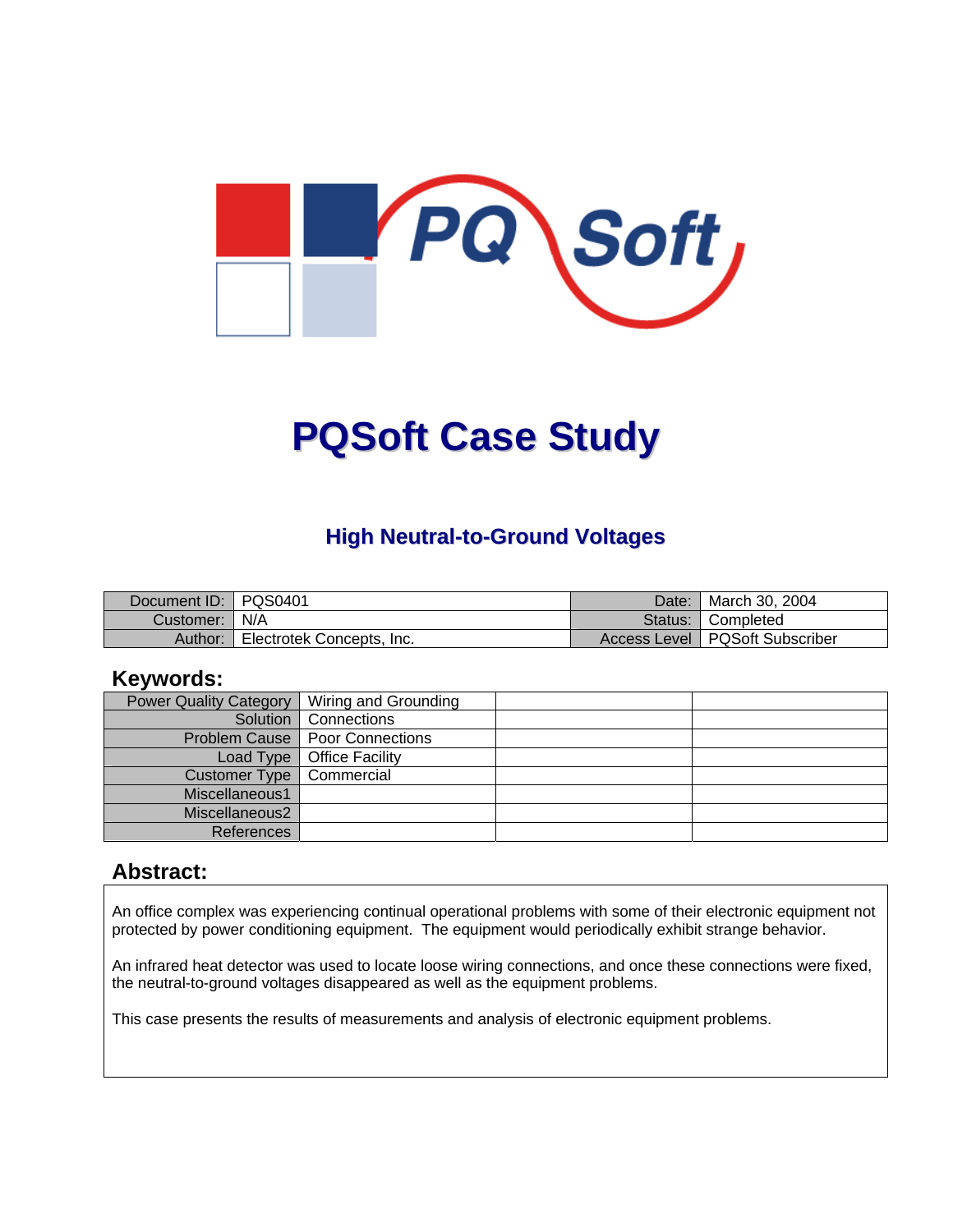# <span id="page-1-0"></span>**TABLE OF CONTENTS**

## **LIST OF FIGURES**

#### **RELATED STANDARDS**

IEEE Standard 1159

#### **GLOSSARY AND ACRONYMS**

**CVT Constant Voltage Transformer** CBEMA Computer and Business Equipment Manufacturers Association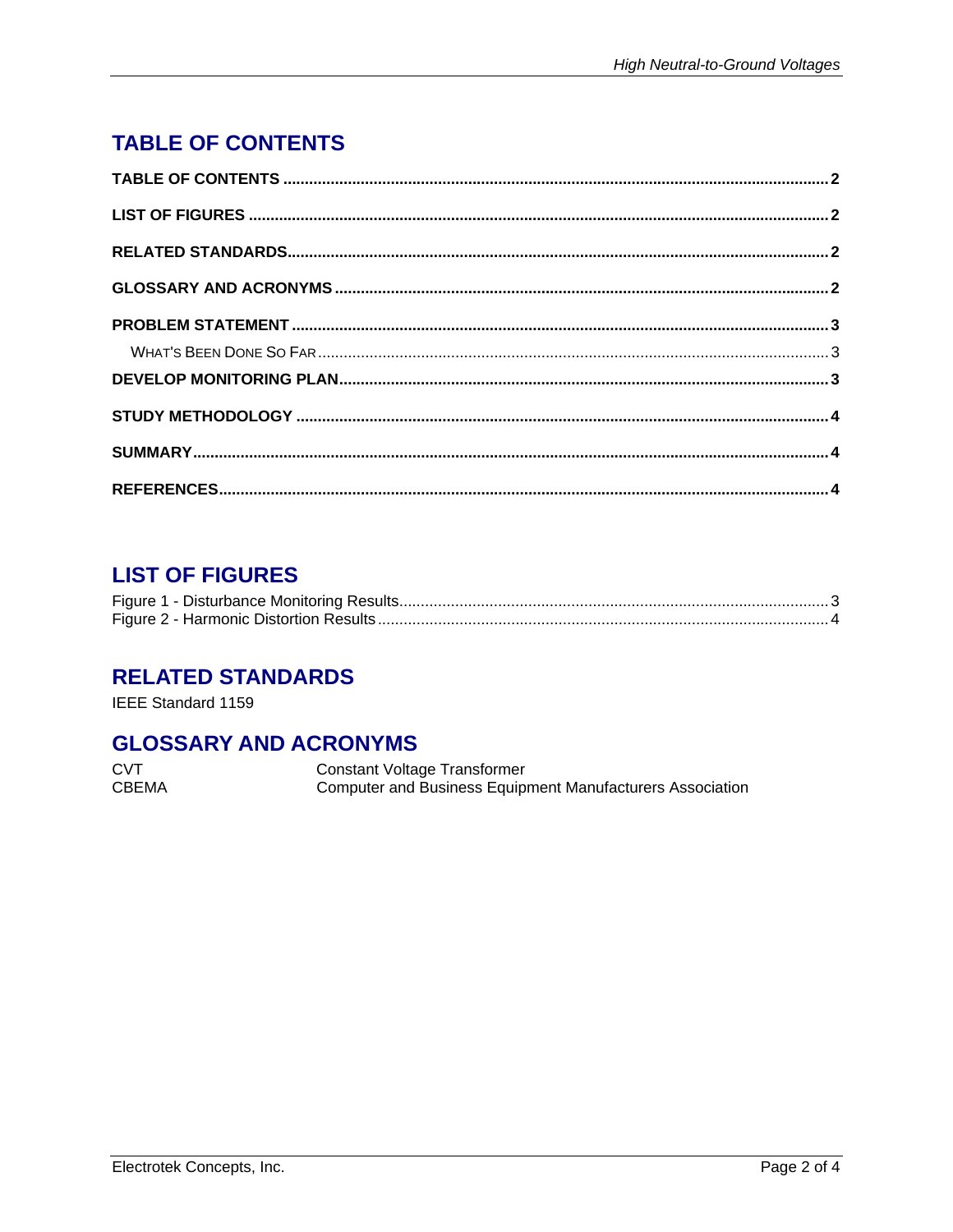#### <span id="page-2-0"></span>**PROBLEM STATEMENT**

An office complex was experiencing continual operational problems with some of their electronic equipment not protected by power conditioning equipment. The equipment would periodically exhibit strange behavior.

#### *What's Been Done So Far*

The facility engineer has contacted the utility and the utility could not correlate any of the equipment problems with any power system faults or other events. He concludes that the problem must be internally generated.

#### **DEVELOP MONITORING PLAN**

A thorough monitoring plan was developed to characterize both disturbance events and harmonic distortion levels, since the cause of the problems were unknown.

A disturbance analyzer was installed at the service entrance to determine if voltage variations such as sags or transients were causing the equipment problems. [Figure 1](#page-2-1) shows an example of disturbance event that was recorded. During the monitoring period, many neutral-to-ground impulses and surges were recorded at the service entrance. No voltage sags or other events were recorded.

<span id="page-2-1"></span>

**Figure 1 - Disturbance Monitoring Results** 

A spectrum analyzer was also installed at the service entrance to record harmonic distortion levels. Both the voltage and current distortion levels [\(Figure 2\)](#page-3-1) were very low and should not be causing any equipment problems.